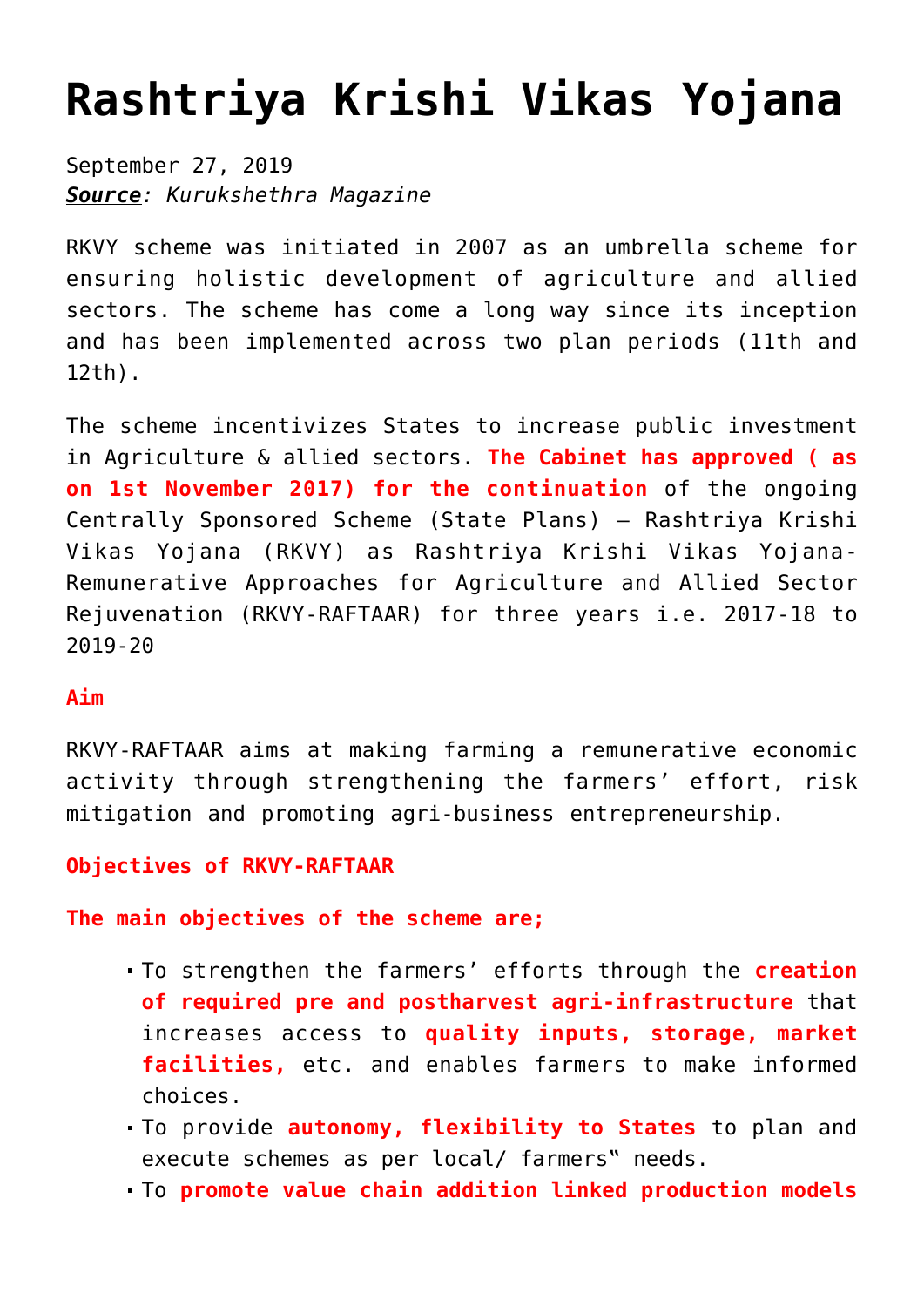**t**hat will help farmers increase their income as well as encourage production/productivity

- To **mitigate the risk of farmers with a focus on additional income generation activities – like integrated farming, mushroom cultivation,** beekeeping, aromatic plant cultivation, floriculture, etc.
- To attend national priorities through several subschemes.
- To **empower youth through skill development,** innovation, and Agri entrepreneurship based agribusiness models that attract them to agriculture.

### **Eligibility Criteria and Inter-State Allocation of Funds:**

RKVY-RAFTAAR will continue to be implemented as a Centrally Sponsored Scheme in the ratio of 60: 40 (Government of India and State Share respectively) except in the case of northeastern and hilly states where the sharing pattern is 90:10. For UTs the grant is 100% as Central share

### **Eligibility Criteria:**

Since RKVYRAFTAAR has now been recast as a Centrally Sponsored Scheme whereby States are contributing their share, all States / UTs will be eligible for funding under RKVY RAFTAAR

#### **Inter-State Allocation of the funds under RKVY-RAFTAAR**

Inter-State allocation of RKVY-RAFTAAR funds will be based on the following parameters and weights:

| SL.<br>NO. | Criteria/Parameters                                                                                       | $ \textsf{Weight} \$ |
|------------|-----------------------------------------------------------------------------------------------------------|----------------------|
|            | The percentage share of net un-irrigated area<br>in a State to the net unirrigated area of all<br>States. | 15%                  |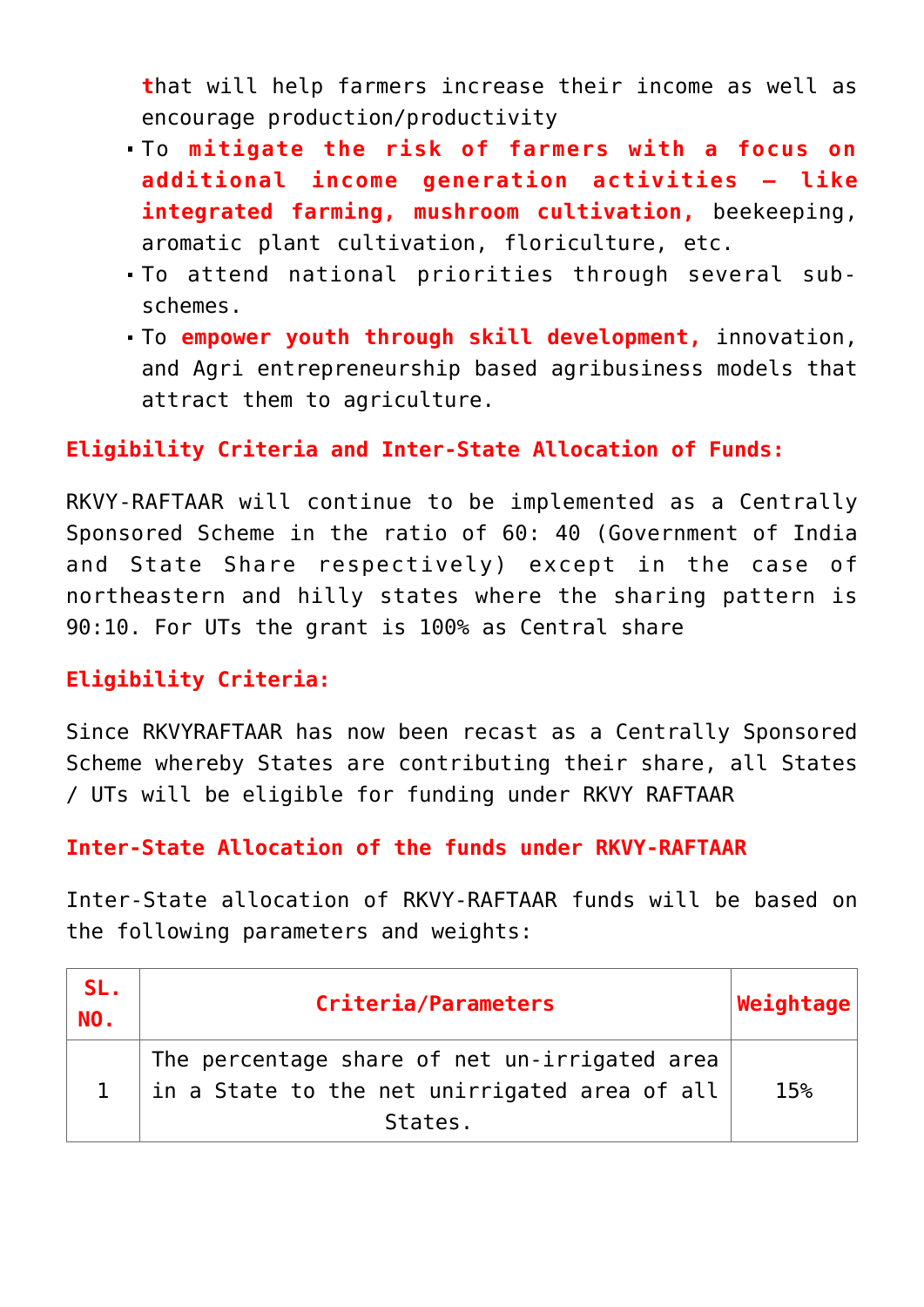| $\mathcal{P}$ | Percentage of small and marginal farmers in<br>the state compared to the total number of<br>small and marginal farmers in the country                                   | 20%             |
|---------------|-------------------------------------------------------------------------------------------------------------------------------------------------------------------------|-----------------|
| 3             | Moving averages of the increase in plan<br>expenditure in agriculture & allied sectors<br>including animal husbandry, fisheries, etc.<br>in the previous 3 year period. | 30 <sub>°</sub> |
| 4             | Average Gross State Value Added (GSVA) in<br>agriculture and allied sectors in the last 3<br>years.                                                                     | 20%             |
| 5             | Percentage of the youth population in the<br>state compared to total youth in the country                                                                               | 5 <sup>°</sup>  |
| 6             | The inverse of the Yield gap between state<br>average yield and potential yields as<br>indicated in the frontline demonstration<br>data.                                | 10 <sup>°</sup> |

Ministry of Agriculture & Farmers Welfare could modify the above criteria/weights depending upon new parameters becoming relevant in the future.

## **List of projects that can be funded under the RKVY-RAFTAAR**

- $-Horticulture$
- Natural Resources Management
- Pest Management & Pesticide quality control
- Soil Nutrient Management
	- Fertilizers
	- Bio Fertilizers/Organic Farming
	- Integrated Manure Management
- Animal Husbandry
	- Dairy
	- Fisheries
- Marketing and Post-Harvest
- Seeds